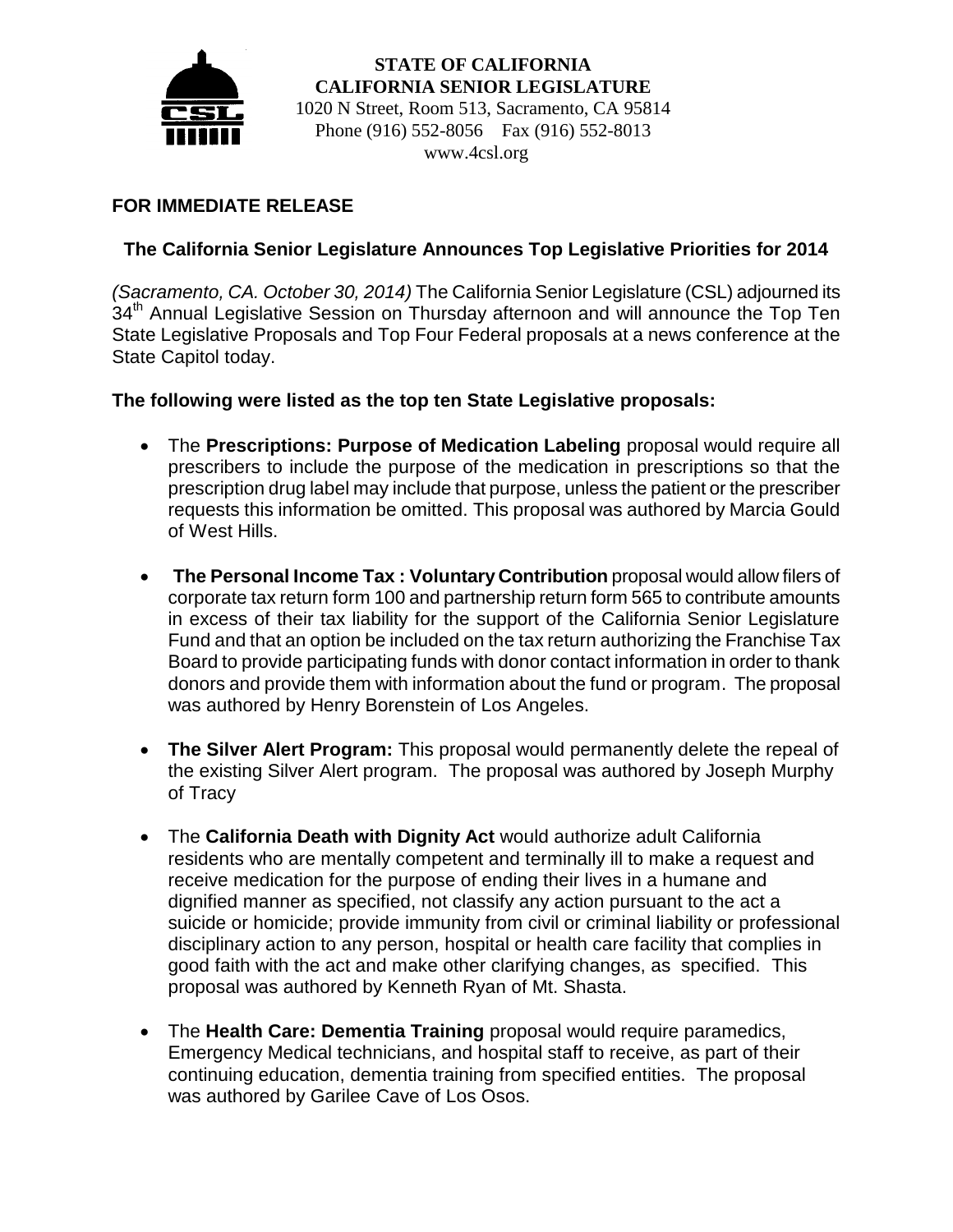- **Fall Risk Screening Education for Health** would require the of Public Health Department t develop and implement a fall risk screening education program aimed at health care providers and administrators, require the State Department of Public Health to work with the California Medical Association to have fall risk reduction, fall risk screenings, and assessments made part of the required continuing education for physicians, and encourage health care providers to conduct a simple fall risk screening on all older adult patients to ascertain which patients should be referred for more in=depth assessments to determine the causes of their elevated fall risks. This proposal was authored by Colleen Campbell of Petaluma.
- A proposal related to **Identify Theft** would impose a 2-year punishment enhancement for a felony conviction of these provisions when the crime is against a victim who is 65 years of age or older. The proposal was authored by Dieter Kammerer of Fountain Valley.
- A proposal regarding **Elder Friendly Courts** would require an elder-friendly court to be established in each county in California. The proposal was authored by Lauren Rolfe of Suisun City.
- The **Medi-Cal Long Term Care: Personal Needs Allowance** proposal would increase the personal needs allowance from \$35 to \$80 per month and annually adjust the personal needs allowance by the same percentage as the Consumer Price Index. The proposal was authored by Sue Walker of Lake Arrowhead.
- The **Alzheimer Disease: Prevention and Early Intervention Program** would require funds be made available, or clarify that mental health services act funds may be used, for programs that provide education, prevention, and early intervention programs and services with respect to Alzheimer's Disease. This proposal was authored by Alan Bortel of Tiburon.

## **The following were the top four Federal Proposals:**

- The **U.S. Department of Veterans Affairs** proposal would require the Department of Veterans Affairs to identify and acknowledge veterans who participated in weapons testing programs and special operations, and to dedicate services specifically to assist those veterans. This proposal was authored by Jack Alderson of Fortuna.
- The **Public Housing Priority for Senior Veterans** proposal would give priority for public housing assistance to eligible seniors who are honorably discharged veterans. Bruce Steir of San Francisco authored this proposal.
- A proposal requesting the **Elder Justice Act** be fully funded as quickly as possible and appropriate \$25,000,000 in the President's 2015-16 fiscal year budget proposal was authored by Gerald Richards of Hercules.
- The **Comprehensive Drug Trial Act** proposal requires clinical drug and medical device trials regulated by the Food and Drug Administration to be conducted in a manner that eliminates upper age limits for study inclusion, reduces the use of eligibility criteria that disproportionately affect older patients, and encourages